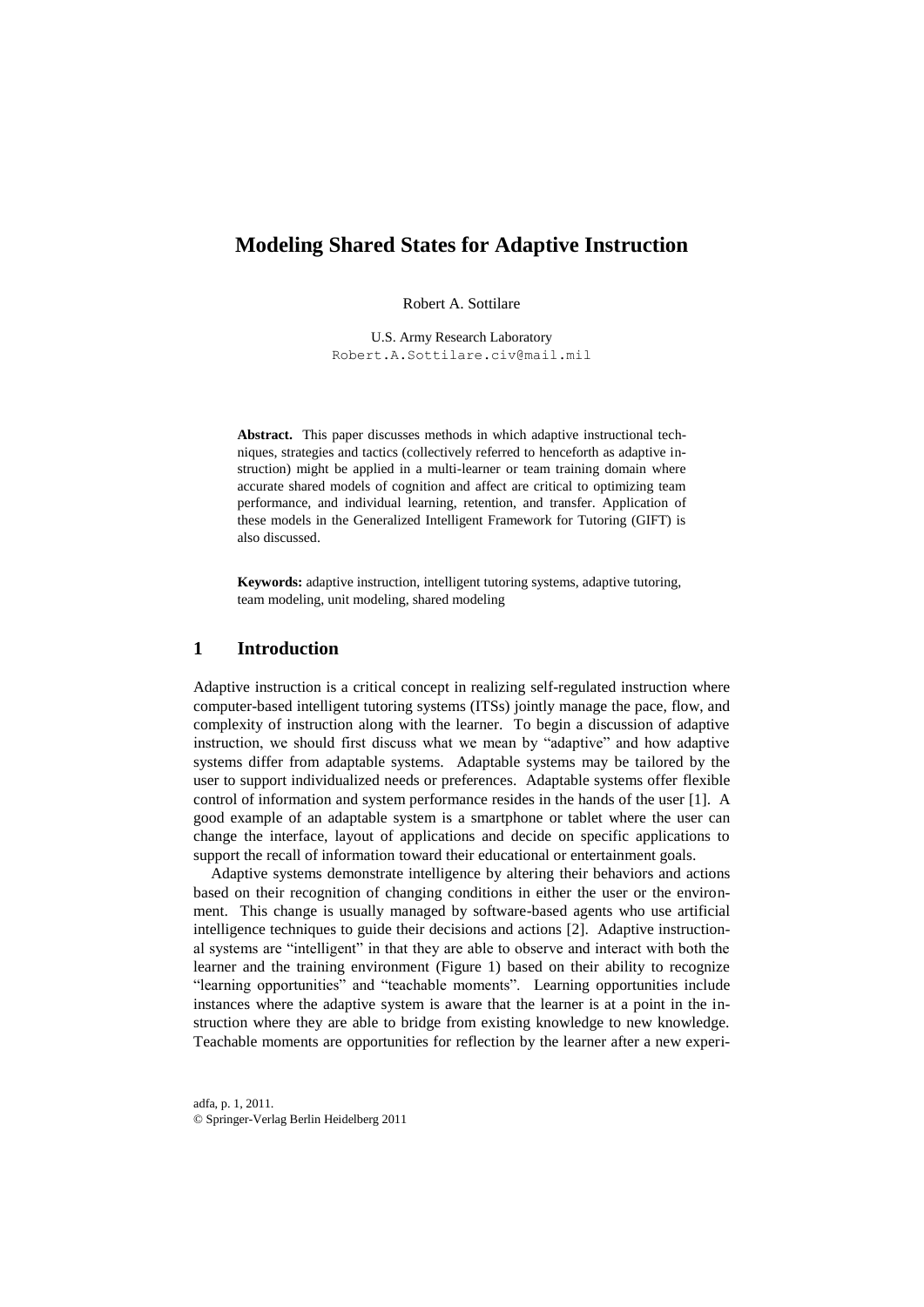ence and may be guided by the adaptive system through the use of metacognitive prompts.



**Fig. 1.** Adaptive Training Interaction

The motivation for developing/maintaining shared mental models of cognition is much the same as for maintaining individual models of cognition. For individuals, we refer to the learning effect model (Figure 2), where selective mining of learner data (e.g., behaviors and physiological sensor inputs) informs learner states (e.g., cognition, affect), which inform strategy and tactics selection by the tutor and ultimately influences learning gains.



**Fig. 2.** Learning Effect Model [3, 4]

Better models of learner cognition are purported to result in more accurate strategy and tactic selection and result in improved learning (e.g., knowledge acquisition, skill acquisition). They most certainly result in more efficient learning as content is tailored to provide instruction on either new material or remediation of old material where the learner is struggling to grasp needed concepts. This results in more effi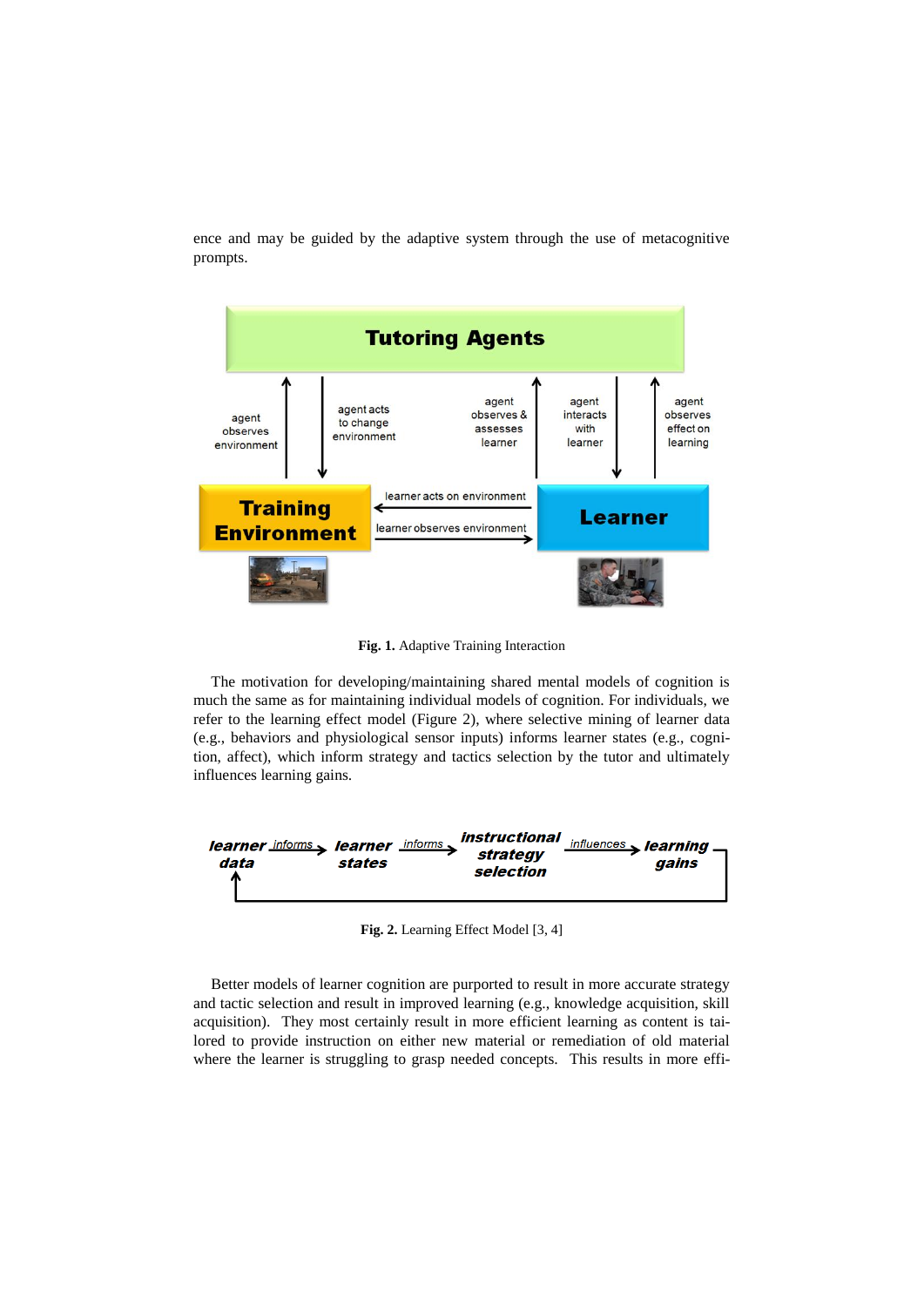cient learning in terms of instructional contact time and in reduced time to competency when compared to traditional classroom training where everyone is in lockstep.

We define learning gains to include five dimensions: knowledge acquisition, skill acquisition, performance, retention, and transfer. Knowledge and skill acquisition define traditional elements of learning and are elements of learner potential. Performance is a measure of actual ability to apply knowledge and skill to a specific task. Retention is the ability of the learner to recall knowledge so it might be applied. Transfer is the ability to carry learning from training contexts to operational contexts (e.g., from practice to the game as a sports analogy). These concepts may also be applied to teams.

However, "the use of fully automated, computer-based tutoring technologies to provide instruction for teams is as embryonic as the problem space is complex" [5]. In order to determine optimal strategies and tactics for team learning, performance, retention, and transfer, it is essential to assess the collective states of the team through the use of shared mental models.

## **2 Shared Mental Models**

Shared mental models must be able to represent team objectives, individual roles, and the actions of both individual team members and the team as a whole which are needed to achieve those objectives (Fletcher & Sottilare, 2013). Standards (measures) are needed to determine levels of expectation for learning, performance, retention, and transfer and to assess the effectiveness of the strategies, and tactics implemented by the adaptive system (e.g., intelligent tutoring system – ITS).

These models represent various aspects of the team's perception, decision-making, problem-solving, and interaction. Sottilare, Holden, Brawner & Goldberg [6] suggested the following shared or team models: performance (measures of accomplishment during execution of an action, task or function); competency (measures of past accomplishments as a guide to probability of success for future performance); cognitive states (measures of learning and retention plus engagement and workload as a moderators of learning); affective states (assessment of emotion as moderators of cognition/learning); trust (measures of confidence in other team members to carry out assigned tasks); communication (measures of interaction which may also indicate levels of trust and competency of team members).

As Figure 3 suggests a learning effect model could be extended for teams and then specifically adapted to focus on shared mental models, but which models are most important to team learning and performance, and which are more than just the sum of the states of individual team members?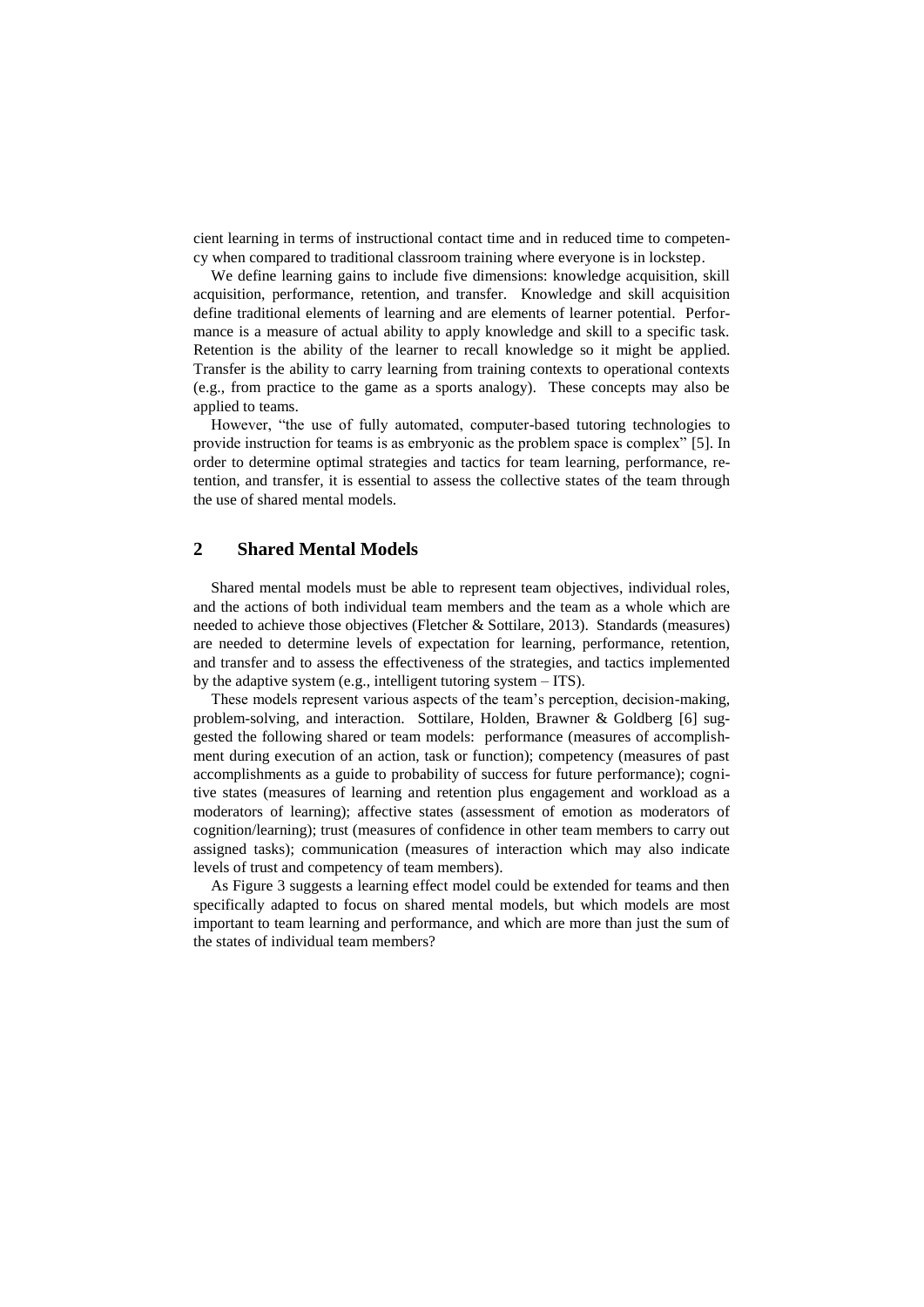

**Fig. 3.** Notional Learning Effect Model for Teams (Fletcher & Sottilare, 2013)

#### **3 Shared Mental Models in GIFT**

In this section, we discuss how shared models of cognition and affect might be applied in a tutoring architecture like the Generalized Intelligent Framework for Tutoring (GIFT; [3]) to effectively instruct teams. As mentioned previously, initial analysis of the literature resulted in definitions for performance, competency, cognitive states (e.g., attention, workload, and engagement), affective states (personality, mood, and emotions), trust, and communication. Additional collaborative research between the US Army Research Laboratory, the University of Central Florida and Iowa State is beginning to uncover an interdependent model of team tutoring strategies based on categories of team behaviors, mutual support, team cognition, and team affect. Each of these categories was analyzed with respect to their influence on team performance, team learning, team satisfaction, and team viability with the goal of implementing viable models as strategies within GIFT.

GIFT is a largely open-source adaptive tutoring architecture whose goals include the reduction of time and skill to author ITSs, automation of instructional management processes during one-to-one and one-to-many tutoring sessions, and the development of tools and methods to evaluate the effectiveness of adaptive tutoring technologies. GIFT development has been fundamentally based on the learning effect model (Figure 2).

The approach we used is based on a meta-analysis of the team performance and ITS literature and uses structural equation modeling to determine the significance of the relationship of critical team tutoring model variables. The primary search terms used in the meta-analysis were: performance, competency, trust, cognition, affect, communication, intelligent tutoring, human-computer interaction, virtual human, mood, emotion, skill, knowledge, ability, responsibilities, roles, distributed, virtual, after action review, feedback, leadership, cohesion, personality and effectiveness. Each of these primary terms was paired with: team, unit, group, squad, and crew resulting in the selection of over 20,000 articles for inclusion in the meta-analysis.

Preliminary findings have identified key relationships between team performance, team learning, team satisfaction, and team viability and the following behaviors: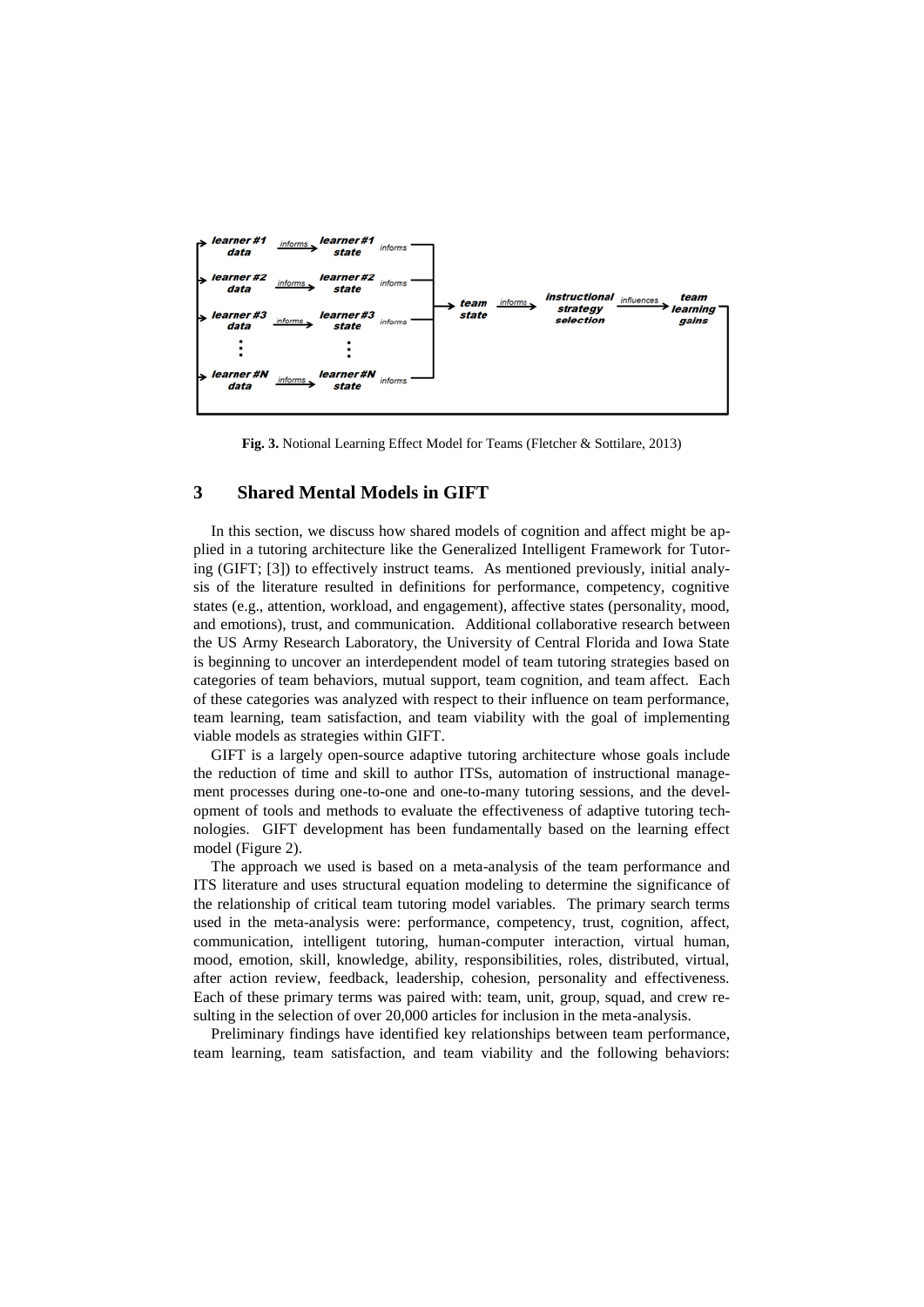communication, coordination, reflexivity (self-directed action), conflict management, and leadership. There are also significant relationships between team variables (performance, learning, satisfaction and viability) and affective variables which include trust, collective efficacy, cohesion, and psychological safety. Team variables also have significant relationships with cognitive variables which include team or shared mental models, transactive memory systems, and situational awareness.

Shared mental models characterize the team's objectives and behaviors for both individual team members and the collective group. Shared mental models also represent the actions needed to achieve goals and objectives [5]. These models may represent, but are not limited to team communication and coordination, team efficacy, and situational awareness.

Transactive memory systems support a team's ability to curate or manage (store and retrieve) knowledge and consists of knowledge stored in each individual's memory combined with metadata or labeling information each team members areas of expertise [7].

Team situational awareness involves the perception, comprehension, and projection of activity in the vicinity of the team and an understanding of how these activities might impact team goals and objectives, both immediately and in the near future [8].

### **4 Discussion and Next Steps**

The relationship between team variables, their influence on each other, and their influence on learning, retention, performance, and transfer are not fully understood and merit additional investigation. However, we have identified moderators which influence shared mental models and thereby influence learning. These moderators have been broadly grouped into categories which include: team structure and team culture. Team structure includes variables such as interdependence of team roles, the distribution of team members, the autonomy of team members, the size of the team, the length of the project, and the project's perceived importance. Team culture influences shared mental models through the values of its members, the collective values of the team, and norms established. The stability of the team and its history of success also influence the confidence and efficacy of the team in tackling new tasks.

Next steps will be to construct team performance and learning models with associated techniques or policies to allow GIFT's intelligent agents to adapt (observe, assess, and act) to address sub-optimal learning states. Identifying shared states or mental models is step one of a multi-step process. Measures or identifying traits of these shared states may be indicated by observation of behaviors demonstrated by individual learners or collective groups of learners. The most difficult question to be answered is what to do once a sub-optimal learning state has been identified. In other words, what actions are available to the adaptive system and which of these actions provides the highest reward relative to learning and performance outcomes given the state(s) of the team.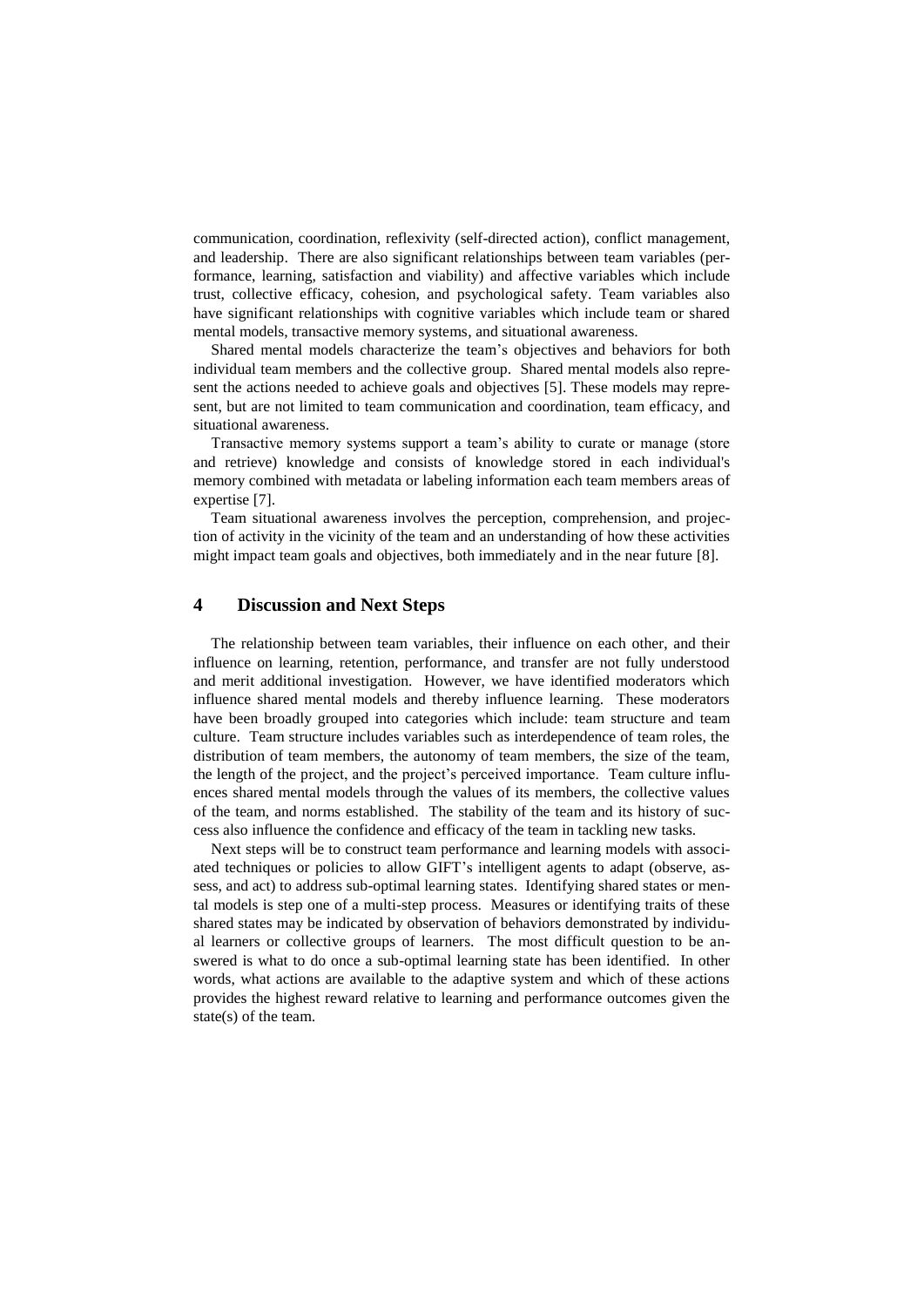The adaptive system must be able to correctly identify the state, analyze trends, formulate a plan for action (e.g., a strategy), and finally execute the plan by implementing a tactic or action per the learning effect model for individuals (Figure 2) and the learning effect model for teams (Figure 3). In order to successfully implement a team tutoring structure within GIFT, it must be able to support and uphold policies which are based on sound instructional design principles for both individuals and teams, and which account for individual differences related with learning, performance, retention, and transfer [9]. Just as GIFT's instructional management model for individual training is based on Merrill's Component Display Theory [10], we also anticipate that team tutoring constructs using shared mental models will also support presentation of domain rules and examples of success to the learners, followed by assessment of recall of knowledge related to rules and examples, and finally, immersion in a practice environment to apply knowledge and develop team skills.

Some of these shared states have more obvious action pairs than others. For example, if a task is highly interdependent and the team is relatively new, then communication takes on a higher value. It is simple enough for the ITS to recognize a lack of communication and prompt the team members to keep others informed of their actions. It is more difficult for the ITS to identify specific shared cognitive (e.g., situational awareness) or affective states (e.g., trust). To this end, we are developing a team modeling testbed (Figure 4) to support experimentation to validate shared mental models developed from the meta-analysis. This testbed will be used to develop an understanding of the influence of key shared mental models on learning, performance, retention, and transfer, but will also be used to understand the influence of shared mental models on other shared mental models.



**Fig. 4.** GIFT Effectiveness Evaluation Testbed Methodology